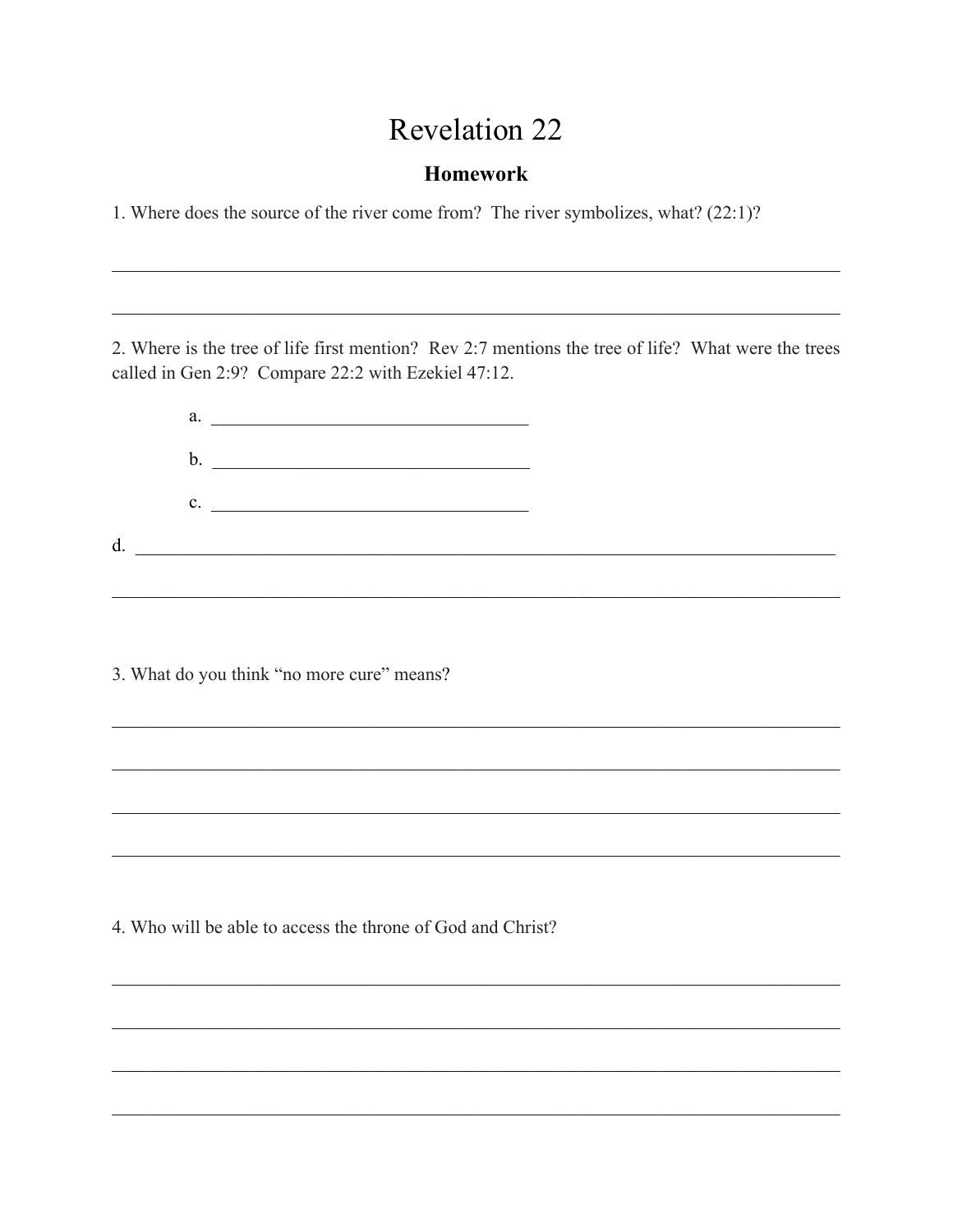5. Why is there no more night and what does this mean in terms of who God and Christ is?

Refer to these verses (John 8:12 Then spake Jesus again unto them, saying, I am the light of the world: he that followeth me shall not walk in darkness, but shall have the light of life. And John 9:5 As long as I am in the world, I am the light of the world).

 $\mathcal{L}_\mathcal{L} = \mathcal{L}_\mathcal{L} = \mathcal{L}_\mathcal{L} = \mathcal{L}_\mathcal{L} = \mathcal{L}_\mathcal{L} = \mathcal{L}_\mathcal{L} = \mathcal{L}_\mathcal{L} = \mathcal{L}_\mathcal{L} = \mathcal{L}_\mathcal{L} = \mathcal{L}_\mathcal{L} = \mathcal{L}_\mathcal{L} = \mathcal{L}_\mathcal{L} = \mathcal{L}_\mathcal{L} = \mathcal{L}_\mathcal{L} = \mathcal{L}_\mathcal{L} = \mathcal{L}_\mathcal{L} = \mathcal{L}_\mathcal{L}$ 

 $\mathcal{L}_\mathcal{L} = \mathcal{L}_\mathcal{L} = \mathcal{L}_\mathcal{L} = \mathcal{L}_\mathcal{L} = \mathcal{L}_\mathcal{L} = \mathcal{L}_\mathcal{L} = \mathcal{L}_\mathcal{L} = \mathcal{L}_\mathcal{L} = \mathcal{L}_\mathcal{L} = \mathcal{L}_\mathcal{L} = \mathcal{L}_\mathcal{L} = \mathcal{L}_\mathcal{L} = \mathcal{L}_\mathcal{L} = \mathcal{L}_\mathcal{L} = \mathcal{L}_\mathcal{L} = \mathcal{L}_\mathcal{L} = \mathcal{L}_\mathcal{L}$ 

 $\mathcal{L}_\mathcal{L} = \mathcal{L}_\mathcal{L} = \mathcal{L}_\mathcal{L} = \mathcal{L}_\mathcal{L} = \mathcal{L}_\mathcal{L} = \mathcal{L}_\mathcal{L} = \mathcal{L}_\mathcal{L} = \mathcal{L}_\mathcal{L} = \mathcal{L}_\mathcal{L} = \mathcal{L}_\mathcal{L} = \mathcal{L}_\mathcal{L} = \mathcal{L}_\mathcal{L} = \mathcal{L}_\mathcal{L} = \mathcal{L}_\mathcal{L} = \mathcal{L}_\mathcal{L} = \mathcal{L}_\mathcal{L} = \mathcal{L}_\mathcal{L}$ 

 $\mathcal{L}_\mathcal{L} = \mathcal{L}_\mathcal{L} = \mathcal{L}_\mathcal{L} = \mathcal{L}_\mathcal{L} = \mathcal{L}_\mathcal{L} = \mathcal{L}_\mathcal{L} = \mathcal{L}_\mathcal{L} = \mathcal{L}_\mathcal{L} = \mathcal{L}_\mathcal{L} = \mathcal{L}_\mathcal{L} = \mathcal{L}_\mathcal{L} = \mathcal{L}_\mathcal{L} = \mathcal{L}_\mathcal{L} = \mathcal{L}_\mathcal{L} = \mathcal{L}_\mathcal{L} = \mathcal{L}_\mathcal{L} = \mathcal{L}_\mathcal{L}$ 

 $\mathcal{L}_\mathcal{L} = \mathcal{L}_\mathcal{L} = \mathcal{L}_\mathcal{L} = \mathcal{L}_\mathcal{L} = \mathcal{L}_\mathcal{L} = \mathcal{L}_\mathcal{L} = \mathcal{L}_\mathcal{L} = \mathcal{L}_\mathcal{L} = \mathcal{L}_\mathcal{L} = \mathcal{L}_\mathcal{L} = \mathcal{L}_\mathcal{L} = \mathcal{L}_\mathcal{L} = \mathcal{L}_\mathcal{L} = \mathcal{L}_\mathcal{L} = \mathcal{L}_\mathcal{L} = \mathcal{L}_\mathcal{L} = \mathcal{L}_\mathcal{L}$ 

 $\mathcal{L}_\mathcal{L} = \{ \mathcal{L}_\mathcal{L} = \{ \mathcal{L}_\mathcal{L} = \{ \mathcal{L}_\mathcal{L} = \{ \mathcal{L}_\mathcal{L} = \{ \mathcal{L}_\mathcal{L} = \{ \mathcal{L}_\mathcal{L} = \{ \mathcal{L}_\mathcal{L} = \{ \mathcal{L}_\mathcal{L} = \{ \mathcal{L}_\mathcal{L} = \{ \mathcal{L}_\mathcal{L} = \{ \mathcal{L}_\mathcal{L} = \{ \mathcal{L}_\mathcal{L} = \{ \mathcal{L}_\mathcal{L} = \{ \mathcal{L}_\mathcal{$ 

 $\mathcal{L}_\mathcal{L} = \mathcal{L}_\mathcal{L} = \mathcal{L}_\mathcal{L} = \mathcal{L}_\mathcal{L} = \mathcal{L}_\mathcal{L} = \mathcal{L}_\mathcal{L} = \mathcal{L}_\mathcal{L} = \mathcal{L}_\mathcal{L} = \mathcal{L}_\mathcal{L} = \mathcal{L}_\mathcal{L} = \mathcal{L}_\mathcal{L} = \mathcal{L}_\mathcal{L} = \mathcal{L}_\mathcal{L} = \mathcal{L}_\mathcal{L} = \mathcal{L}_\mathcal{L} = \mathcal{L}_\mathcal{L} = \mathcal{L}_\mathcal{L}$ 

 $\mathcal{L}_\mathcal{L} = \mathcal{L}_\mathcal{L} = \mathcal{L}_\mathcal{L} = \mathcal{L}_\mathcal{L} = \mathcal{L}_\mathcal{L} = \mathcal{L}_\mathcal{L} = \mathcal{L}_\mathcal{L} = \mathcal{L}_\mathcal{L} = \mathcal{L}_\mathcal{L} = \mathcal{L}_\mathcal{L} = \mathcal{L}_\mathcal{L} = \mathcal{L}_\mathcal{L} = \mathcal{L}_\mathcal{L} = \mathcal{L}_\mathcal{L} = \mathcal{L}_\mathcal{L} = \mathcal{L}_\mathcal{L} = \mathcal{L}_\mathcal{L}$ 

 $\mathcal{L}_\mathcal{L} = \mathcal{L}_\mathcal{L} = \mathcal{L}_\mathcal{L} = \mathcal{L}_\mathcal{L} = \mathcal{L}_\mathcal{L} = \mathcal{L}_\mathcal{L} = \mathcal{L}_\mathcal{L} = \mathcal{L}_\mathcal{L} = \mathcal{L}_\mathcal{L} = \mathcal{L}_\mathcal{L} = \mathcal{L}_\mathcal{L} = \mathcal{L}_\mathcal{L} = \mathcal{L}_\mathcal{L} = \mathcal{L}_\mathcal{L} = \mathcal{L}_\mathcal{L} = \mathcal{L}_\mathcal{L} = \mathcal{L}_\mathcal{L}$ 

6. At this point in time the message is closed and sealed for all times? True or False

7. Who are those who are disobedience and what will they receive from the Judge?

8. What two things must one not do who hears the word of this book and prophesy?

9. The book closes with two great assurances?

 $a.$ b. \_\_\_\_\_\_\_\_\_\_\_\_\_\_\_\_\_\_\_\_\_\_\_\_\_\_\_\_\_\_\_\_\_\_

 $\mathcal{L}_\text{max}$  , and the contract of the contract of the contract of the contract of the contract of the contract of the contract of the contract of the contract of the contract of the contract of the contract of the contr